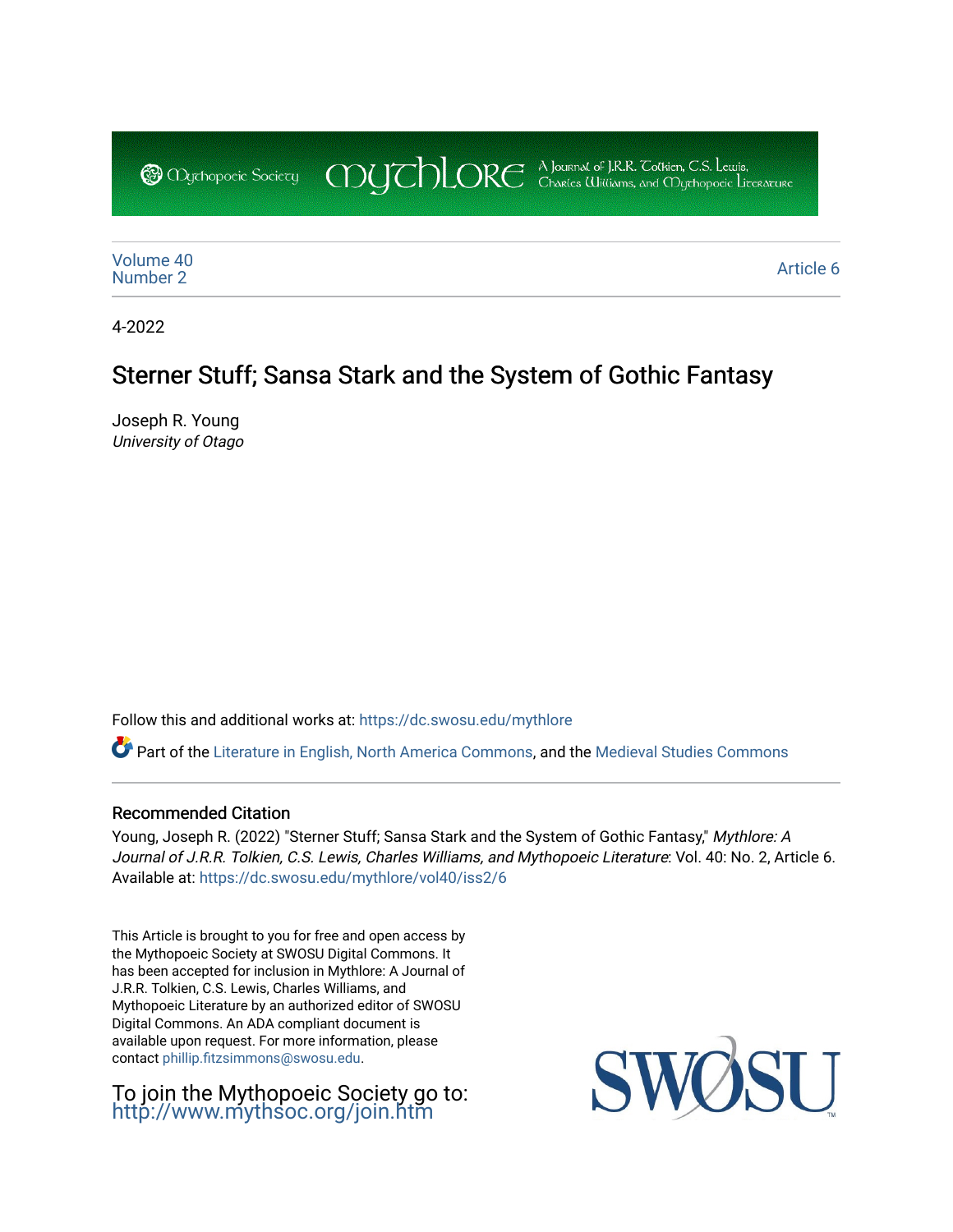## Mythcon 52: The Mythic, the Fantastic, and the Alien

Albuquerque, New Mexico; July 29 - August 1, 2022 <http://www.mythsoc.org/mythcon/mythcon-52.htm>



### **Abstract**

Contests the suggestion that Sansa Stark, a character in George R.R. Martin's A Song of Ice and Fire, is a weak and indecisive by analyzing her in relation to William Patrick Day's system of Gothic fantasy. While Sansa is indeed physically passive, she manages to retain her own identity in a challenging literary environment. This physical passivity allows her to assert herself intellectually, analyzing and indicting the misdeeds and abuses she suffers. This combination of passive and active attributes precisely instantiates the skill set of the detective, a species of literary being developed from the Gothic fantasies Day analyses, and makes Sansa a crucial, and surprisingly empowered, element of Martin's literary engine.

### Additional Keywords

Martin, George R.R. A Song of Ice and Fire (series); Martin, George R.R. A Song of Ice and Fire (series)—Characters—Sansa Stark; Gothic literature; Detective fiction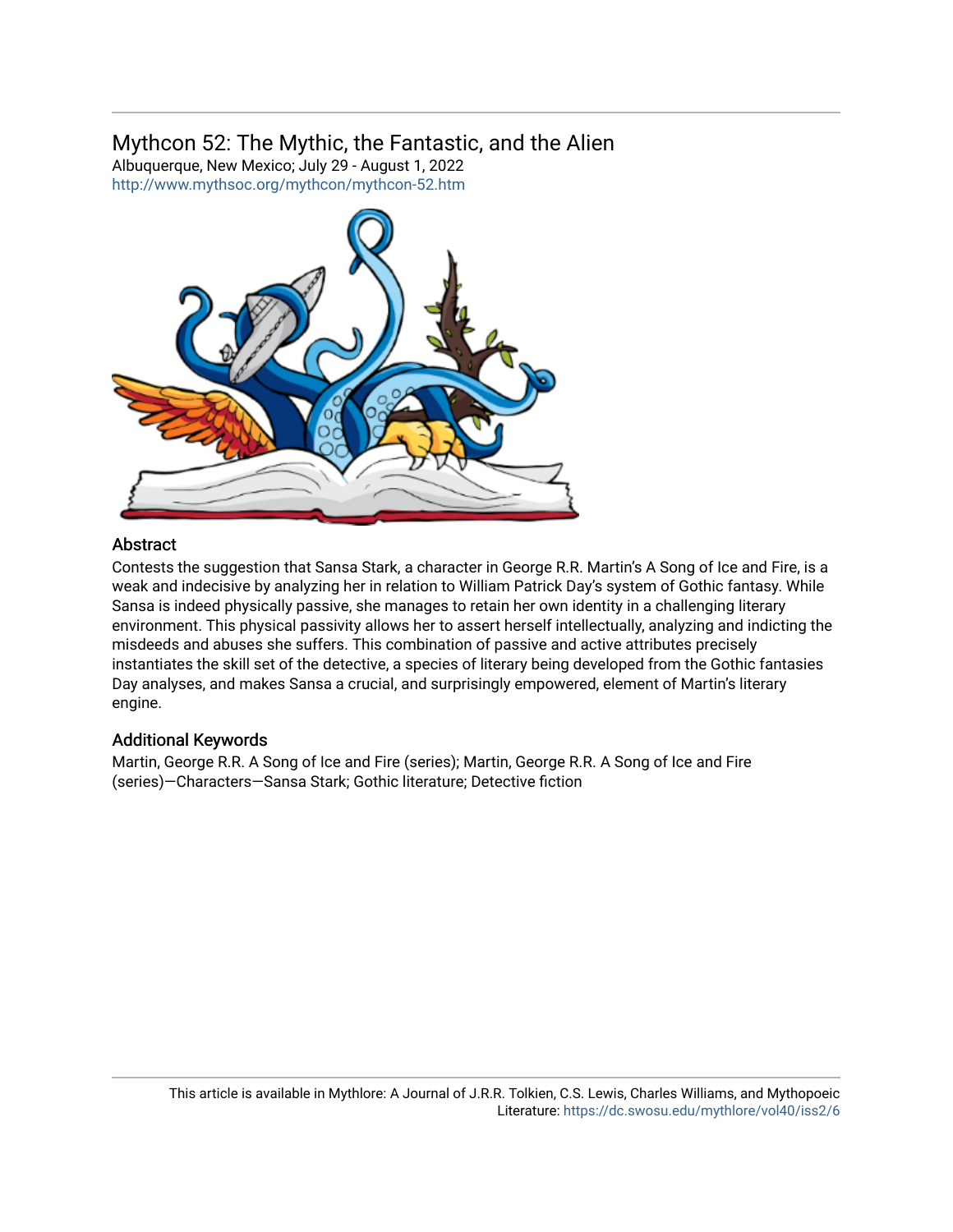

JOSEPH REX YOUNG

T THE TOURNEY OF THE HAND IN GEORGE R.R. MARTIN'S *A Game of Thrones*, Sansa Stark and Jeyne Poole watch "the heroes of a hundred songs ride forth, each more fabulous than the last" ([*Game*] 284) Raised in the austere Kingdom of the North, Sansa is nevertheless a keen student of Westeros's traditions of chivalric romance and delights in the day's bellicose pageantry:  $\lambda$ 

The jousting went all day and into the dusk, the hooves of the great warhorses pounding down the lists until the field was a ragged wasteland of torn earth. A dozen times Jeyne and Sansa cried out in unison as riders clashed together, lances exploding into splinters while the commons screamed for their favourites. Jeyne covered her eyes whenever a man fell, like a frightened little girl, but Sansa was made of sterner stuff. A great lady knew how to behave at tournaments. (286)

Sansa knows how to comport herself in public. This skill is tested at the tourney, when a young knight is killed in an (apparent) accident "not ten feet from where Sansa was seated." The eleven-year-old girl sits stoically reflecting on the death. Another quotation precisely describes her enacting this capacity for calm in emotionally demanding situations later in her story:

She saw herself in a castle, inhabited by vice and violence, seated beyond the reach of law or justice, and in the power of a man, whose perseverance was equal to every occasion, and in whom passions, of which revenge was not the weakest, entirely supplied the place of principles. She was compelled, once more, to acknowledge, that it would be folly, and not fortitude, any longer to dare his power. (435)

This quotation is not, in fact, from Martin, but from Ann Radcliffe's *The Mysteries of Udolpho.* It records the impressions of the heroine of that novel, Emily, as she contemplates her captivity in Montoni's castle. Every word of it, however, is applicable to Sansa. By the halfway point of *A Storm of Swords* Sansa is, like Emily, an orphan. Kept as a hostage by the Lannisters, Sansa is rescued by the courtier Petyr Baelish, who ensures the silence of his co-conspirator in her rescue by killing the man. Baelish spirits Sansa away to an isolated castle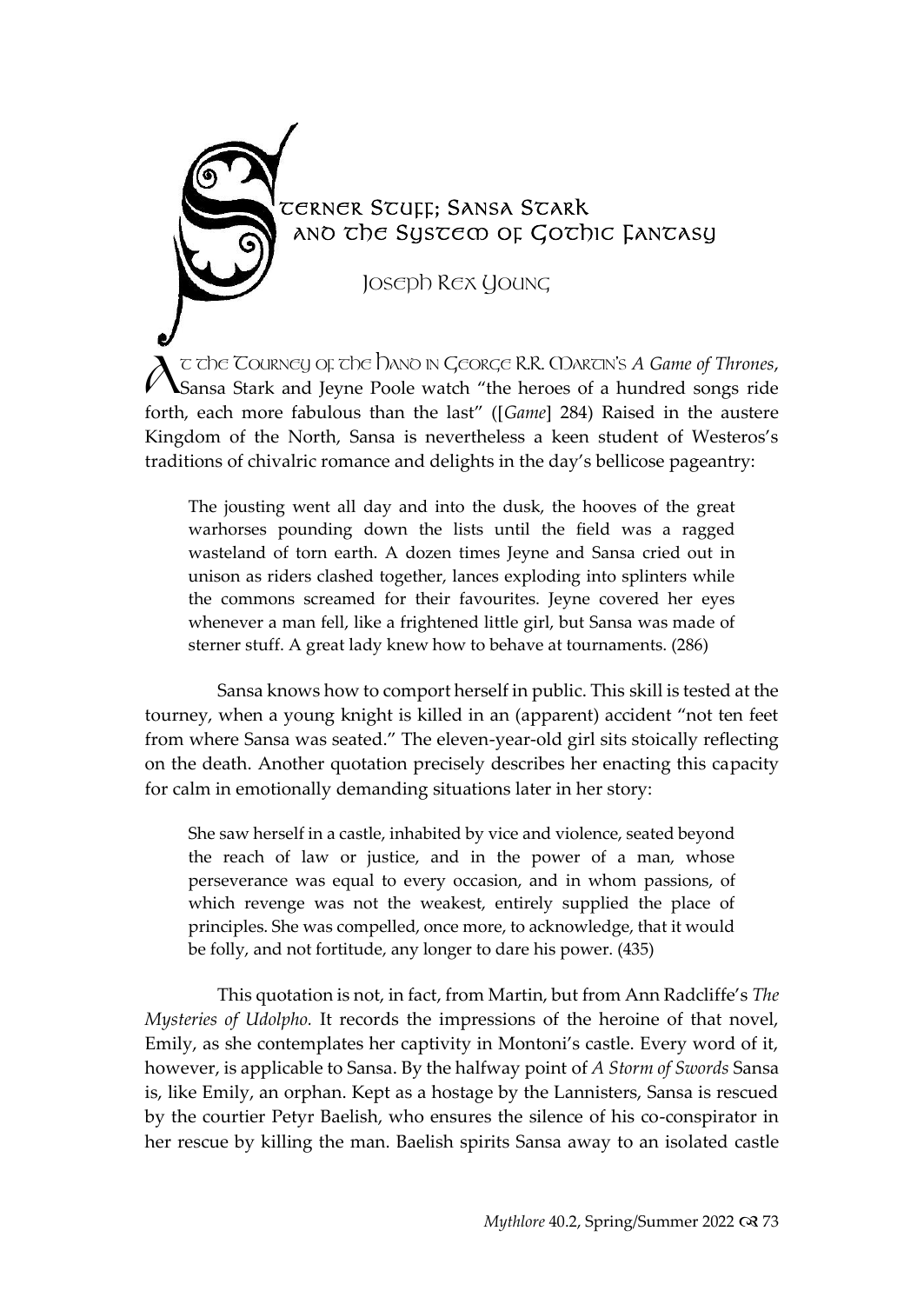and acquires her as a niece when he marries her aunt Lysa for her assets (just as Montoni does to Emily). When Lysa causes trouble Baelish kills her, just as Montoni's mistreatment hastens the death of Emily's aunt. He reveals a plan to restore Sansa to her family estates, but this will involve the disappearance of his prepubescent stepson, Sansa's cousin Robert. Seeing that Baelish's lust for power has overwhelmed any scruples he may have—that, like Radcliffe's Montoni, his passions overrun his principles—Sansa nevertheless understands that she is wholly dependent on him, and calmly accepts his vice and violence. The parallels between Sansa and Emily are remarkable.

The purpose of this article is not to itemize those parallels but to examine Sansa in relation to a literary tradition of which Emily is one of the great exemplars. The objective in doing so is to answer some of the many heterodiegetic complains about the character. A colleague I inspired to read *A Game of Thrones* declined to read Martin's sequels, not because of the spite, violence, rape and war they record, but because "I really hate that redheaded girl." Susan Johnston ruefully describes Sansa as "foolish" (139). Daniel Hass thinks her naive (177). Valerie Frankel criticizes her for her "irrational optimism" (99) and for "considering herself as an object" (100), citing these attributes as examples of Martin's supposed habit of writing one-dimensional female characters. Larsson writes of the "childishness and hopelessness of her infatuation with all things chivalric" (31). Preparatory to a discussion of the plausibility of Sansa as a medievalist character, Danielle Alesi cites critics describing her as "boring, submissive, vapid, [and] weak" (161). This article proposes a different paradigm, in which this passivity expedites Sansa's crucial function in Martin's narrative. According to William Patrick Day's system of Gothic fantasy, the Gothic heroine asserts her identity by passively suffering pain, while the corresponding hero attempts to assert his will on the situation, and by doing so is drawn into and destroyed by the Gothic world. Sansa's ability to hold onto herself in Martin's story is particularly evident in contrast to the fracturing identity of her sister Arya and the demise of her brother Robb, whose efforts to impose themselves on a dark milieu swiftly become counterproductive. Day does not suggest that this behavior pattern particularly empowers Gothic heroines. It is, however, necessary for Sansa to fulfil her role in Martin's narrative program. Martin portrays a rotten, corrupted chivalric establishment, and skillfully employs expositional techniques that ensure his criticisms are ingrained into the reading process. Sansa is an incisively powerful conductor of this agenda, in large part because she embodies stereotypically feminine passivity. Day argues that the conventions of Gothic fantasy led eventually to the development of the detective, a literary organism he describes as achieving power over the milieu by combining the traits stereotypical of both the heroes and heroines of the tradition. Sansa demonstrates this combination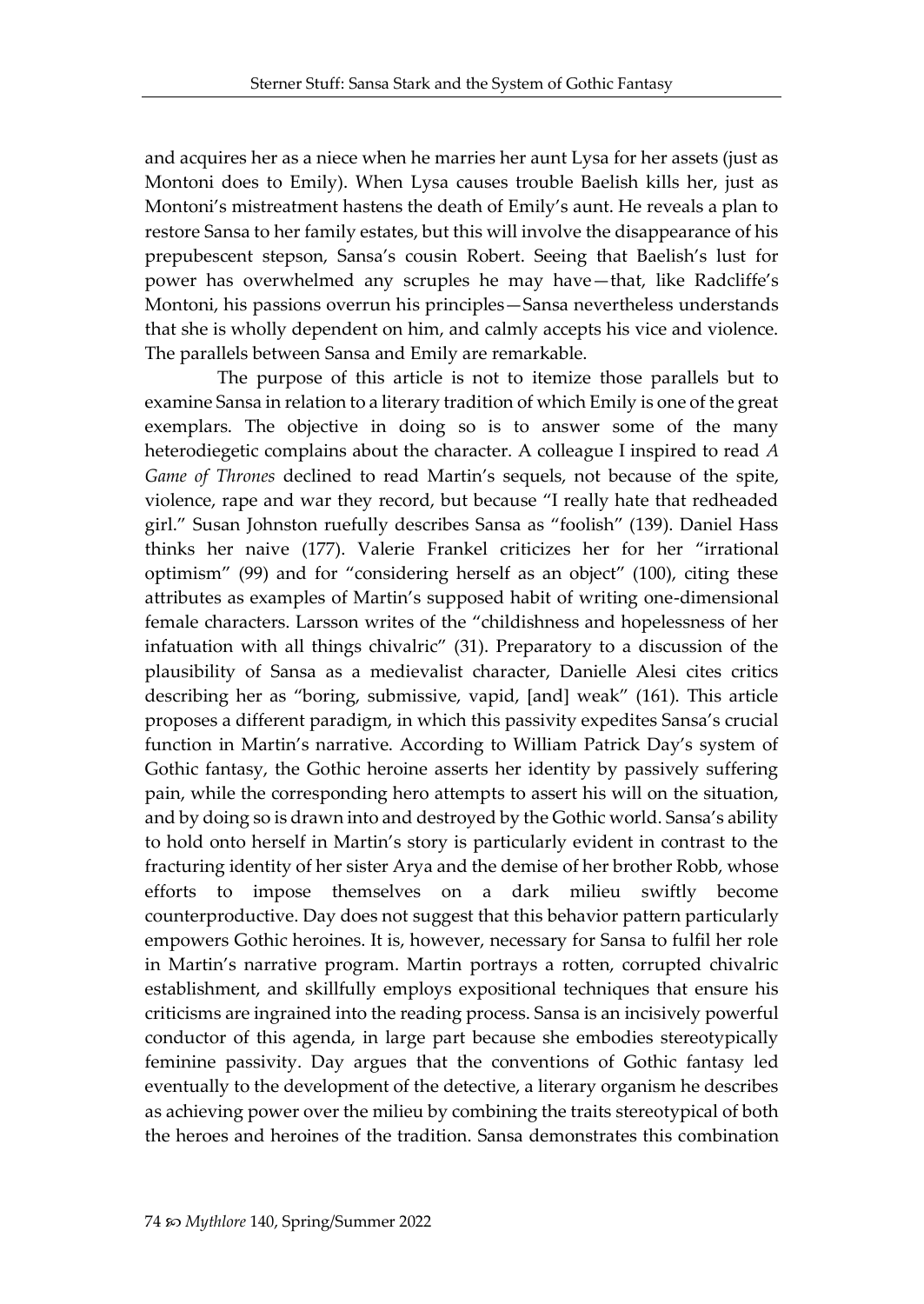of attributes to sharp analytical effect in Martin's work. Her passivity is therefore a necessary component of a fundamentally androgynous nature. She both embodies and transcends gender coding, becoming a resonantly effective component in Martin's literary engine.

As a preliminary to this discussion, it is worth explicitly establishing the suitability of Gothic frames of reference to Martin's work. *A Song of Ice and Fire* is more typically compared to works such as J.R.R. Tolkien's legendarium, or to actual chivalric romances. The Gothic connection is undoubtedly there, however. David Matthews observes a "fundamental" division in modern depictions of medieval society. Such depictions are typically classifiable as examples of either "romantic" medievalism, depicting organic societies possessing moral literacy the modern world purportedly lacks, or "gothic" (Matthews does not capitalize the term) milieus highlighting historical "threat, violence and warped sexuality" against which modern society supposedly safeguards its inhabitants (15). Martin has spoken in interviews about his suspicion of the former school (Carroll 4; cf Young 33-34). His medievalism bears out Matthews's observation that the behavior of a chivalric class in a modern text is a barometer of the romantic/gothic divide. In Martin's tale knights are (some exceptions aside) the enforcers of a monarchic establishment, as Sansa learns the first time she talks back to her betrothed:

King Joffrey's face hardened. "My mother tells me it isn't fitting that a king should strike his wife. Ser Meryn."

The knight was on her before she could think, yanking back her hand as she tried to shield her face and backhanding her across the ear with a gloved fist. Sansa did not remember falling, yet the next she knew she was sprawled on one knee amongst the rushes. Her head was ringing. Ser Meryn Trant stood over her, with blood on the knuckles of his white silk glove. (*Game* 718-719)

Joffrey is quite capable of being a charming young man when it suits him (142-143; 290). Yet here he preserves his own reputation by having his bodyguard administer the blow. His dignity as king takes precedence, in his mind, over the point of his mother's admonition (that domestic violence is wrong). Readers note this absurdity and decry a culture of morally illiterate violence in which it will go unpunished. Martin's world therefore instantiates Matthews's gothic medievalism. As Johnston observes, furthermore, Sansa's focalization of this world is "medievalist we may say, rather than medieval" (139). She has come to King's Landing with a view of the medievalist world heavily informed by songs and stories "of Florian and Jonquil, of Lady Shella and the Rainbow Knight, of valiant Prince Aemon and his doomed love for his brother's queen" (*Game* 532). These are Westeros's equivalent of chivalric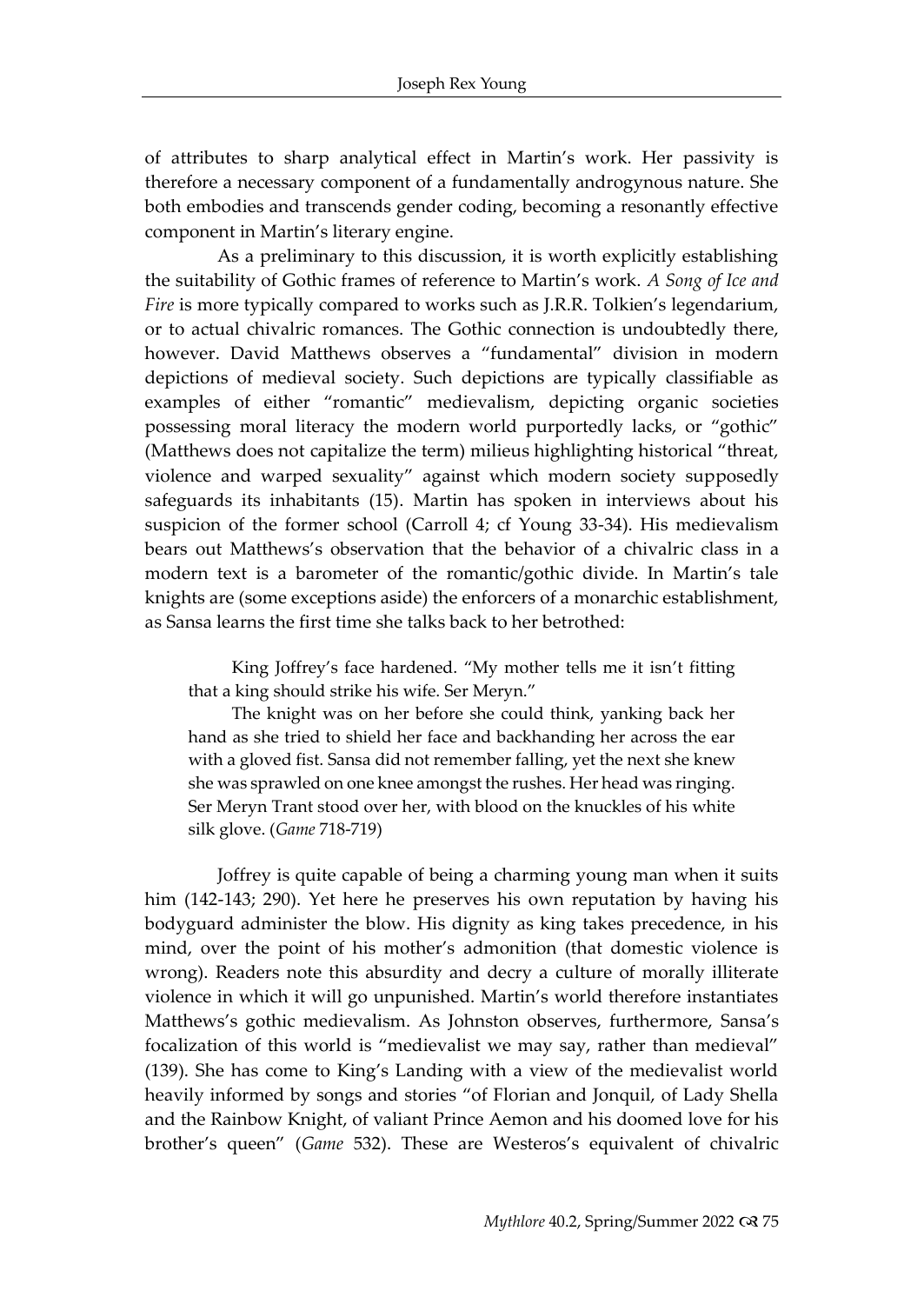romances, rhetorically potent components of Martin's energetic world-building. These texts-within-texts owe more to nineteenth-century neo-medievalists such as Tennyson and Scott, definitive proponents of Matthews's romantic medievalism, than to actual medieval literature. Martin therefore very precisely positions Sansa as a romantic medievalist emersed in a gothic medievalism. This contrast activates what Robert Mighall cites as one of the defining features of the Gothic tradition to which Day refers:

The modern heroine or hero (the reader's counterpart who is equipped with an appropriate sensibility and liberal principles) is located in the Gothic past, forced to contend with the supposed delusions and iniquities of its political and religious regime. It is the conflict between the civilized and the barbaric, the modern and the archaic, the progressive and the reactionary which provides the terrifying pleasure of these texts. (9)

Sansa is a girl with thoroughly romantic neo-medievalist expectations of the medieval world discovering that this world is actually subject to the delusions and iniquities characteristic of gothic medievalism. Although the label may not fit all of Martin's subplots, Sansa's seems, per Mighall, eminently Gothic.

Sansa also slots very neatly into Day's system. Like Radcliffe's Emily she follows Day's schematization of the Gothic heroine, being "well-bred, passive and respectable" (16). The daughter of the Warden of the North, she is "of the highest birth" (*A Storm of Swords 1: Steel and Snow* [*Storm* 1] 269) and has spent her childhood acquiring an enviable aristocratic skill set (*Game* 66). She plans a respectable career as a chivalric damsel and is thrilled, as only an elevenyear-old girl can be, when she is betrothed to young Prince Joffrey. She "did not really know Joffrey yet," she reflects, "but she was already in love with him" (134). The stereotype of the adolescent in love with love is surely familiar; Day's system reveals how Martin uses it as a building block in a rhetorical statement. In a Gothic fantasy, Day observes, such girls are "thrust into the underworld through no fault of their own. [...] [T]heir virtuousness makes them prey to villains" (16). Sansa typifies this precisely. Her problems begin when her father Eddard breaks her engagement with Joffrey. She complains to Queen Cersei, who thus has warning that Eddard has uncovered her crimes and takes him into custody, a move that leads to his execution (*Game* 529). When Cersei's plans also lead to the death of her husband King Robert, Joffrey (ostensibly Robert's son) becomes king and keeps Sansa as a hostage. Sansa gets into trouble, per Day, due to her subscription to the company line taught to young girls by her patriarchal regime.

Sansa also typifies Day's model of the Gothic heroine by being incapable of "effective action" because she is "by definition passive" (18).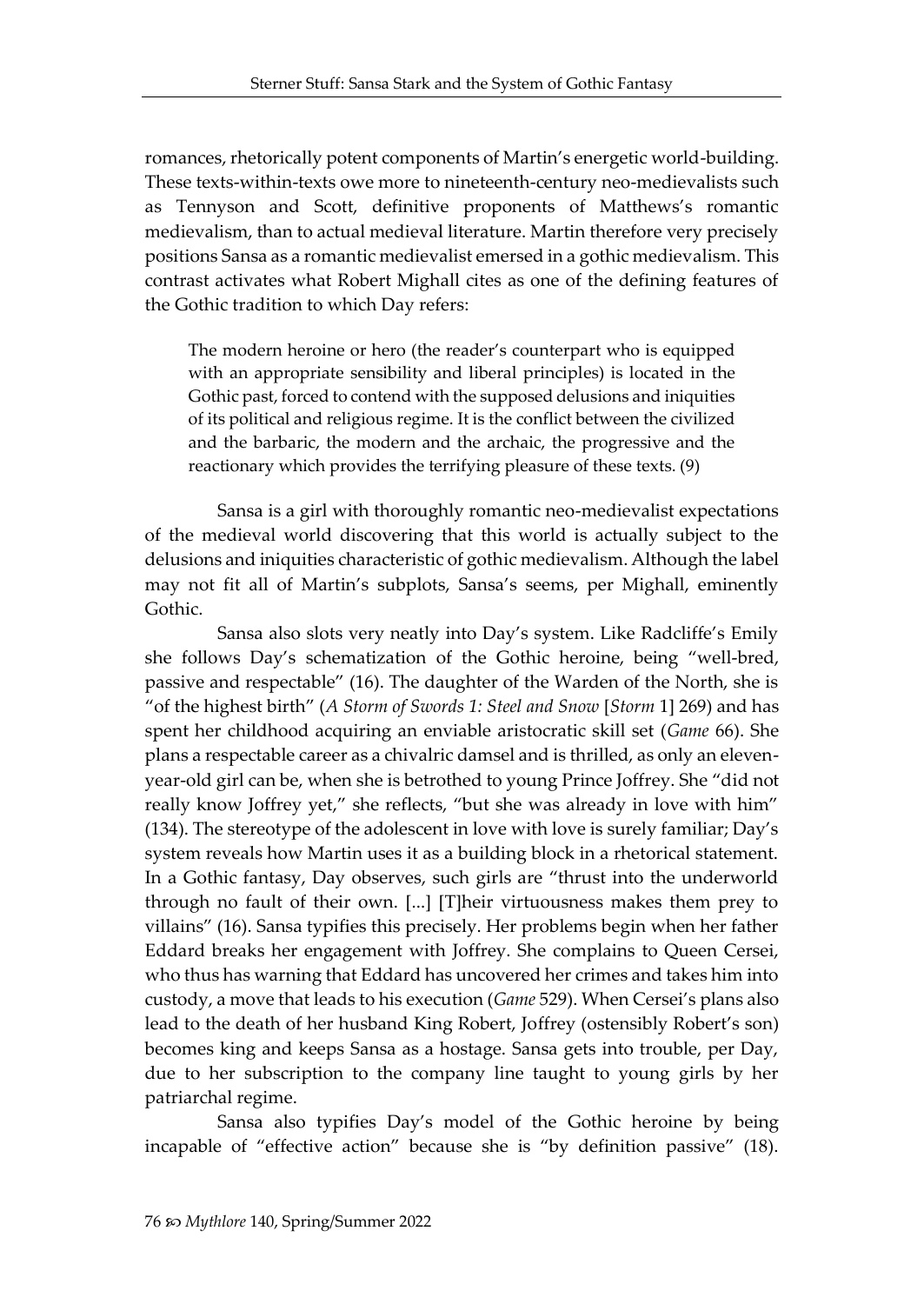Having had Sansa enter the Gothic world because her respectability makes her prey to villains, Martin then has her assert herself by exercising that respectability; she "uses her romances to help her create a persona that will allow her to survive King's Landing" (Carroll 30). This strategy benefits from inactivity, as on the infamous occasion on which Joffrey makes her atone for the early successes of her brother Robb's rebellion:

"Leave her face," Joffrey commanded. "I like her pretty."

Boros slammed a fist into Sansa's belly, driving the air out of her. When she doubled over, the knight grabbed her hair and drew his sword, and for one hideous instant she was certain he meant to open her throat. As he laid the flat of the blade across her thighs, she thought her legs might break from the force of the blow. Sansa screamed. Tears welled in her eyes. It will be over soon. She soon lost count of the blows.

"Enough," she heard the Hound rasp.

"No it isn't," the king replied. "Boros, make her naked."

Boros shoved a meaty hand down the front of Sansa's bodice and gave a hard yank. The silk came tearing away, baring her to the waist. Sansa covered her breasts with her hands. She could hear sniggers, far off and cruel. "Beat her bloody," Joffrey said, "we'll see how her brother fancies—"

"What is the meaning of this?" (*A Clash of Kings* [*Clash*] 442-443)

Tyrion Lannister arrives to put a stop to the beating. Sansa herself does not so much as raise a hand in her own defense, instead taking solace in the thought that her tormenters cannot keep this up forever. Confrontational as it may be, this is good character work by Martin. He has created a heroine deeply invested in conventional notions of female respectability. To have her step outside the bounds of such respectability to defend herself would be inconsistent characterization. Sansa accordingly limits her self-assertion to a gesture of modesty when the beating escalates to sexual assault. In a Gothic fantasy, Day observes, "the heroine accepts domination, accepts the position of masochist, because the assertion of her identity, tied up as it is with the qualities of passivity and respectability, demands she accept this role" (19). Sansa is just such a masochist, concerned more with her respectability than her welfare. This passivity accounts for the sudden appearance (never actually explained in the text) of Tyrion; Sansa cannot free herself so, per Day (18), circumstance must do so. Sansa's strategy has undeniable rhetorical effect, furthermore. By wordlessly absorbing Joffrey's mistreatment, she shows what a good girl she really is and, by implication, how little that counts for. The beating places her virtue and her king's awfulness on the narrative record. As Day suggests, she asserts her identity by suffering pain.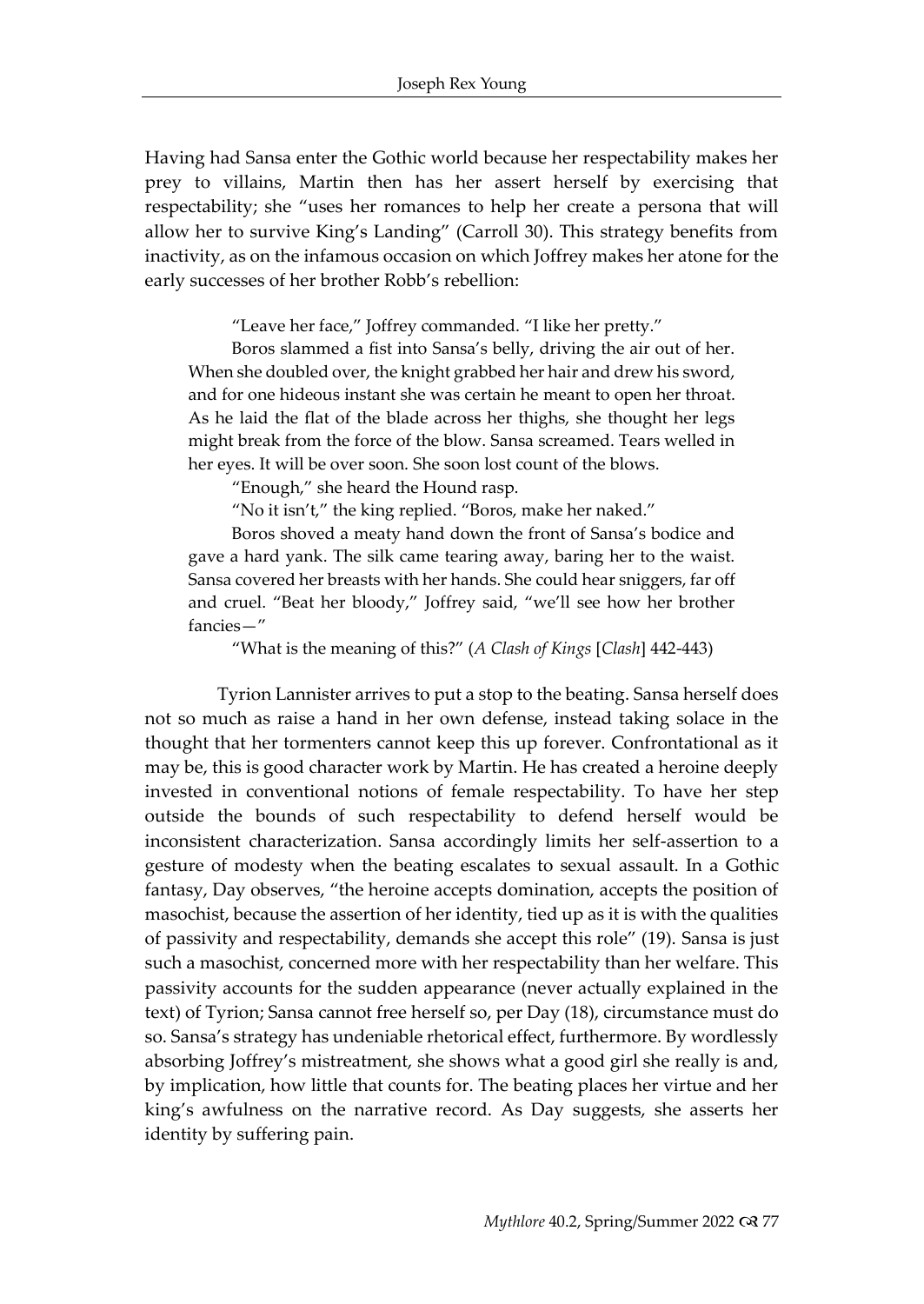Sansa does make some efforts to free herself, but they are again characteristic of Day's Gothic heroine, being fixated on respectability. The disgraced knight Dontos Hollard launches a plot to rescue her, and she is initially keen to get involved. Dontos repeatedly slips into his own vices, however. Sansa notices that he is drunk at their first meeting (*Clash* 258) and quickly tires of his boozy familiarity. Eventually she pursues an alternative option, marriage into House Tyrell, committing herself to this despite Dontos's credible observation that the Tyrells want her for her inheritance (*Storm* 1.224). A lady, after all, would not baulk at such matters being part of her marriage arrangements, but she might baulk at the "wet groping lips" of an "unshaven" drunk (*Clash* 681). When her captors forestall the Tyrell solution by marrying Sansa to Tyrion, she is appalled, but her practical resistance lasts a sentence she "tried to run, but Cersei's handmaid caught her before she'd gone a yard" (*Storm* 1.384)—after which she goes through with the ceremony largely to avoid causing a scene. Her sole subsequent gesture of defiance is, notably, one of inactivity, refusing to kneel so the dwarfish Tyrion can ceremonially drape a Lannister cloak over her shoulders. "Why should I spare his feelings, when nobody cares about mine?" she thinks as he tugs ineffectually at her skirt (1.386). Sansa seethes at her mistreatment, but her opposition is formulated with concern for appearances and thus essentially passive.

This policy is, counterintuitively, very successful. Day observes that in the Gothic "underworld," where one "asserts one's power either by inflicting or enduring pain" (19), the passivity of heroines ensures "they never manifest the dominating, sadistic side of their own identities" (20). Such women keep hold of their own identities by declining to contribute, at least actively, to the violence and malfeasance that surrounds them. By resisting her documented (*Game* 720; 725) temptation to fight back against Joffrey and his bruisers, Sansa looks at this morally bankrupt regime from without. This contrasts sharply with the perceptions of her sister. Arya Stark escapes Joffrey's court and engages in a long, convoluted attempt to get home. Like Sansa she suffers brutality (*Clash* 202-206), captivity (375), sexual menace (498) and grief (*A Storm of Swords 2: Blood and Gold* [*Storm* 2] 309). Unlike Sansa, however, she hits back. She murders several people and arranges other killings. When she stabs the Tickler it is an act of revenge, not necessity; the last thing he hears is her reciting the questions he asked as Gregor Clegane's torturer, reminding him of why he is dying (2.459), and the Hound must pull her off his corpse. This does more than damage Arya's moral authority. Unlike Sansa, Arya is becoming a part of the Gothic world, asserting herself by inflicting rather than enduring pain. "I'm the ghost in Harrenhal" (*Clash* 425), she gloats after the killing of Chiswyck, explicitly equating herself with a ghost haunting a ruined castle like Udolpho. This submergence in the gothic milieu furthers the etiolation of Arya's identity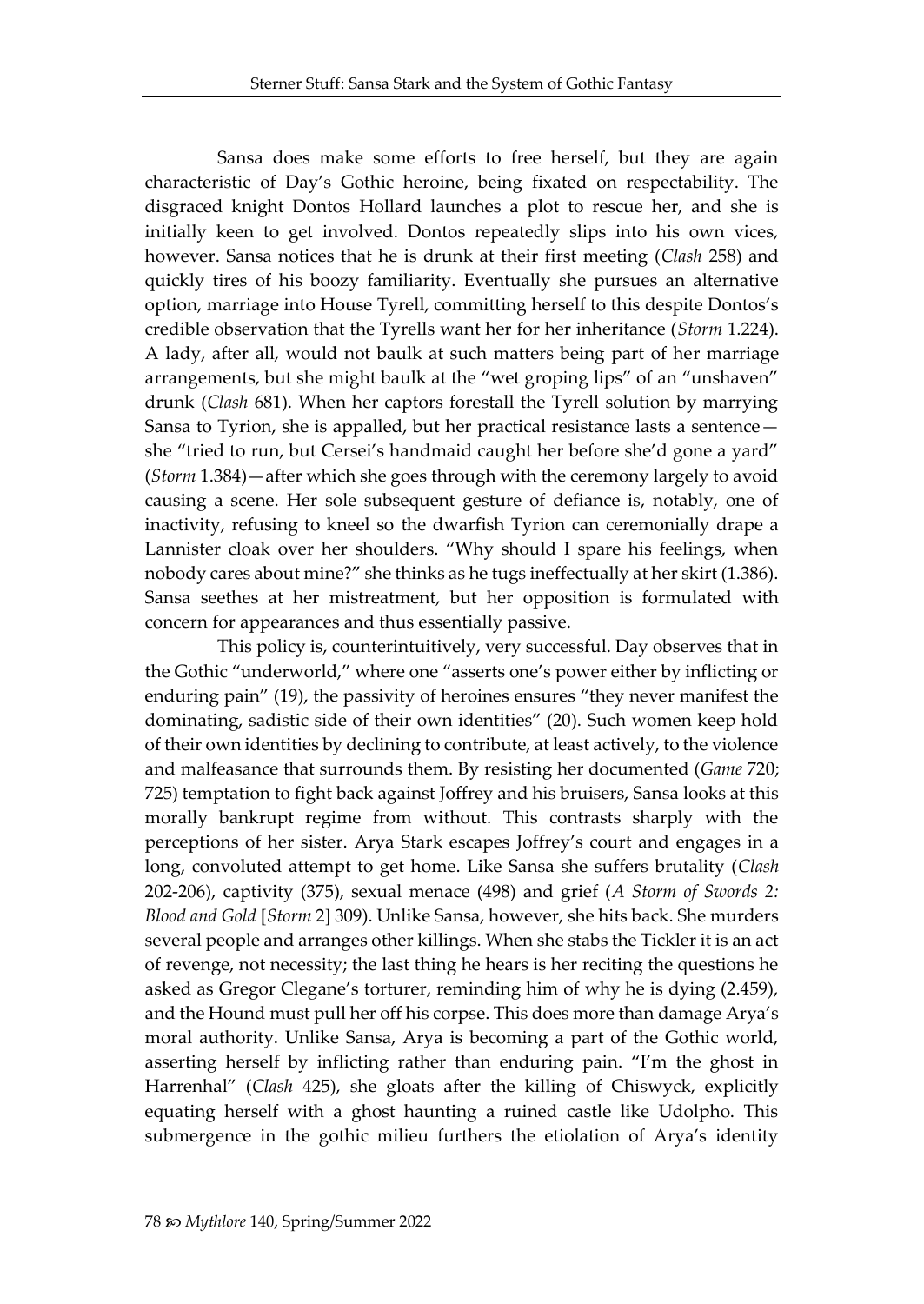implied by her plethora of *noms de guerre*. The abiding question concerning Arya is not whether she will physically survive the Gothic world, but whether there will be anything left of the charmingly bolshie nine-year-old who left Winterfell when she gets home. Sansa's reactions contrast sharply. During the Battle of the Blackwater she rejects Cersei's fatalistic posturing (*Clash* 769) and instead rises, aged barely thirteen, to comfort the ladies of the court (779-780). Such maidenly fortitude would be material for a beautiful song. Sansa's actions echo those of her mother, skilled in de-escalating the excesses of the violent regime that surrounds her (Young 96). Dontos Hollard owes his life to this skill (*Clash* 40- 41). By refusing to fight back against the Gothic milieu, Sansa insulates herself against contamination by it. Her travails galvanize rather than corrode her identity.

The contrasting fate of Robb Stark clarifies why her passive methodology is so effective. When Sansa and her father are detained, Robb mounts a rescue mission, which escalates into a full-scale independence movement after Eddard's execution. He spends *A Clash of Kings* tirelessly forging alliances, liaising with lieutenants, attempting bold gambits, winning battle after battle—and completely failing to have any strategic impact on the war he is fighting. He notably fails to prevent Tywin Lannister from riding to defend King's Landing from assault by Stannis Baratheon, who promised he would free Sansa when he took the city. (429) "I've won every battle," Robb complains, "but somehow I'm losing the war" (*Storm* 1.480). In this he typifies Day's formulation of the Gothic hero. Where the heroine asserts her identity via stoic inaction, Day attributes the hero with restless attempts "to dominate his world through action, thus creating his own identity" (19). This is what Robb, reviving the long-dormant title of King in the North, is attempting to do. In Day's Gothic underworld, however, the only applicable actions are to suffer pain or inflict it, to be either masochist or sadist. This is after all a milieu set up, per Mighall, to offend the protagonists, resist rational effort, and frustrate rightthinking sensibilities. Restlessly active characters like Arya and Robb are drawn into the Gothic world, becoming a part of it, their self-assertion gradually mutating into counterproductive replications of the iniquities they sought to end. Day (36) gives the example of Victor Frankenstein, whose attempts to understand nature and conquer death lead to a creation which calls human understanding of nature into question and, eventually, to his pursuit of the monster with the intention of answering its violence in kind. Robb follows the same course. Crowned by his followers, he resolves to be a good, just monarch. Crimes among those followers demand capital punishment, however, and the honorable thing for Robb to do is administer the sentence literally: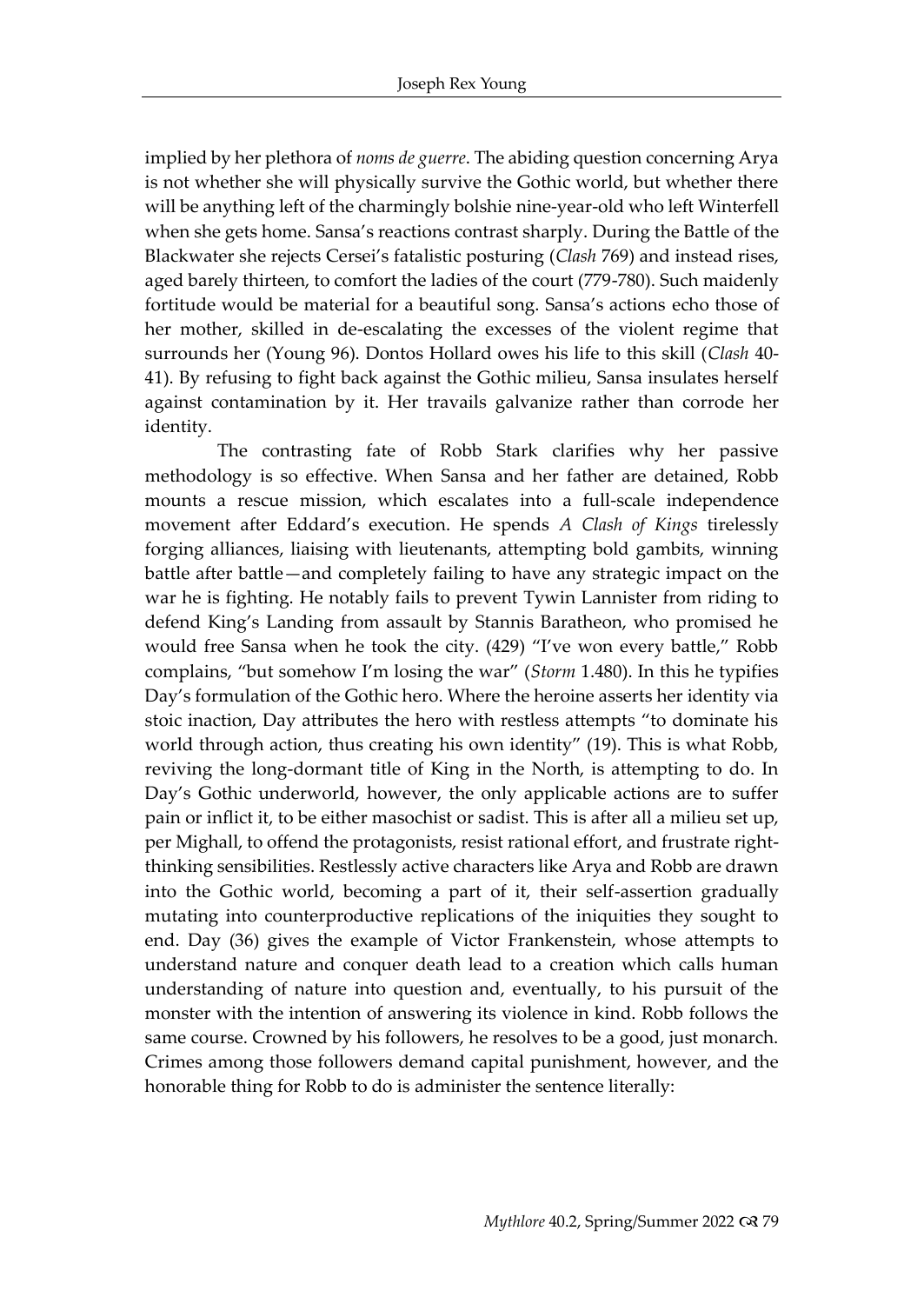The axe crashed down. Heavy and well-honed, it killed at a single blow, but it took three to separate the man's head from his body, and by the time it was done both living and dead were drenched in blood. Robb flung the poleaxe down in disgust, and turned wordless towards the heart tree. He stood shaking with his hands half-clenched and the rain running down his cheeks. (*Storm* 1.282)

Note that Robb achieves his practical objective—the death of Rickard Karstark—in one blow, but is obliged to keep swinging until Rickard's head rolls. This episode thus transcends subjective questions about the morality of capital punishment and shows him participating in Matthews's gothic medievalism, perpetuating the barbarity of execution via public decapitation. Robb inhabits Day's Gothic underworld, where his actions inevitably bend towards violence and sadism. Finally he kicks against Westeros's medievalist custom of arranged marriage, wedding a wife of his choosing rather than one imposed upon him by his allies. In reprisal those allies kill him and his mother (2.133-134). These are the wages of action in a literary space that exists specifically to frustrate, offend, and abuse action. Sansa avoids Robb's fate by keeping to a policy of stoic inaction; as Day argues, her passivity is her great strength.

This does not in itself constitute empowerment. As Day observes (104), the models of respectability to which girls like Sansa cling are patriarchal constructs; attachment to them is a form of subjection. Indeed at the Mythcon 2021 session where I presented these ideas one spectator dismissed Sansa as a "sexy lamp." This is a reference to an informal yardstick of feminist credibility in narrative; does the heroine serve any purpose that could not be served by an attractive lamp? The test (a reference to the stereotype of a hero carrying a heroine to safety like a lamp, as if she cannot even walk without masculine aid) seems fair, but Sansa passes it, for one key reason: lamps cannot think. Sansa seldom acts, but she thinks a great deal. She does so, furthermore, in a way that Day would recognize. Day observes that under the stewardship of Edgar Allan Poe, Gothic fantasy evolved a new literary organism, the detective. He sees the detective as inherently androgynous, combining elements of the Gothic hero and heroine: "From the hero, he takes intellect and egotism; from the heroine, the ability to restrain himself, to be reactive rather than active" (56). The power of this skill set is demonstrated with reference to Tzvetan Todorov's observation that a detective story is an authorial arrangement of two stories. The first story chronicles the crime, an action calculated to offend both diegetic and heterodiegetic observers. This has already happened and cannot be changed; action will no longer avail. The protagonists of the second story, therefore, "do not act, they learn" (Todorov 44), piecing together the first story by analyzing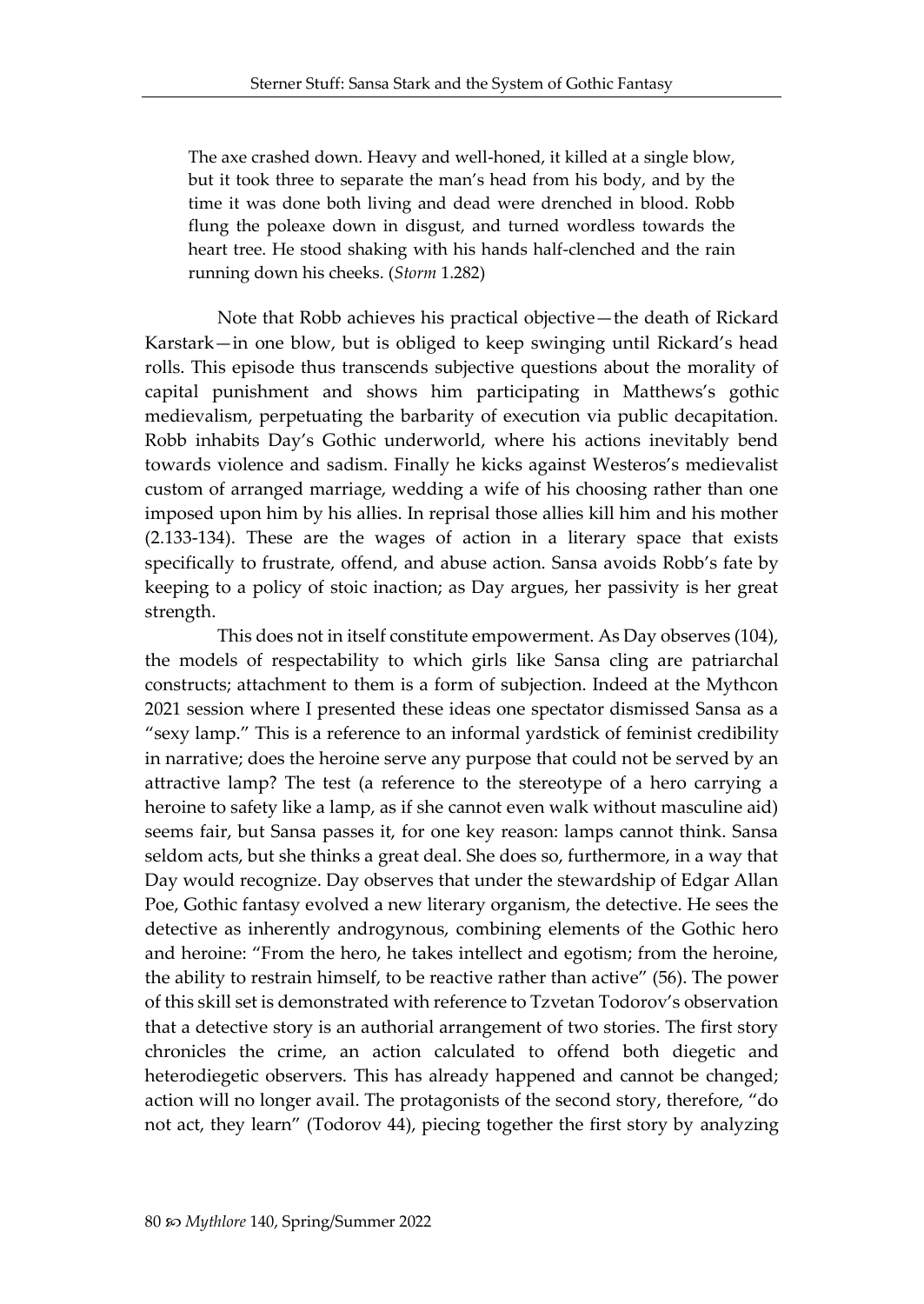its legacies. This effort is motivated by egotism, by the assumption the investigator can find the answers via suitably assiduous analysis of the information available, a quality Day describes as stereotypically masculine. To gather evidence, however, the detective must place themselves adjacent to the crime, enduring offence and perhaps danger for the duration of the investigation. This calls for a degree of the passivity and masochism evident in Gothic heroines such as Radcliffe's Emily. Day (54-55) uses the example of Sherlock Holmes enduring the uncanny wildness of Dartmoor in *The Hound of the Baskervilles* as a necessary precondition to understanding what happened to Charles Baskerville. The result of this combination of intellectual activity and physical passivity is that emotional affect becomes polemic effect; the reader receives not a description of the uncanny but a reasoned, structured indictment of it. This is what is happening in Martin's story. Sansa's passivity is not complacency, conformism, or cowardice, but a necessary component of a nuanced characterization which achieves an incisive, empowering effect in the broader narrative.

That narrative is built in a particular, recognizable way, to particular, recognizable effect. Martin uses what Farah Mendlesohn calls immersive fantasy rhetoric, explaining his secondary world by having characters reflect on what they already know. This is a direct contrast to the "portal-quest" rhetoric favored by authors such as J.R.R. Tolkien and C.S. Lewis, who build worlds by having characters such as Gandalf explain them to neophytes such as Frodo. Neither approach is superior to the other, but they produce different effects. Portal-quest worlds take shape as the focalizer accepts received explanation. Frodo's report of Middle-earth, for example, emerges as a consequence of his doggedly idealistic, goal-orientated pursuit of Gandalf's proposed solution to the problem of the Ring. This permeates such places with a sense of "moral expectation" (Mendlesohn 5), a feeling that there are, evidence to the contrary notwithstanding, truths worth clinging to. Martin's favored immersive rhetoric rejects such idealism. Characters rationalistically weigh what they see and hear in relation to what they already know. The reader plays catch-up by interrogating the assumptions evident in their reflections. Sansa's father provides a succinct example of this when King Robert discusses what to do with the son of the late Jon Arryn:

"I had hoped to foster him with Tywin Lannister at Casterly Rock. Jon had no brothers, no other sons. Was I supposed to leave him to be raised by women?"

Ned would sooner entrust a child to a pit viper than to Lord Tywin, but he left his doubts unspoken. (*Game* 41)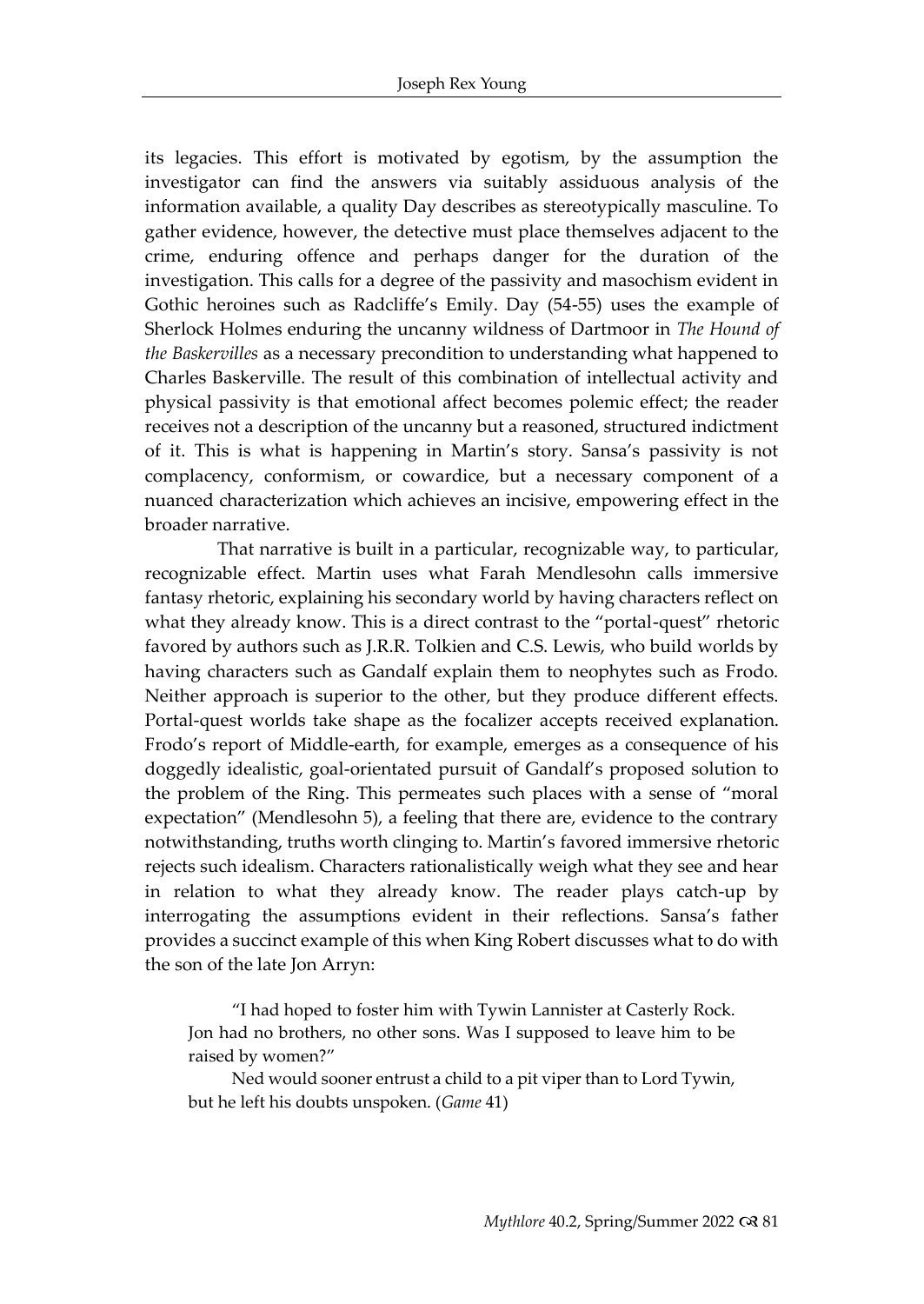This is the first mention of Tywin Lannister, who will appear 550 pages later and become one of Martin's more colorfully nefarious villains. At this stage, however, the reader only knows that he is a major player in Westerosi realpolitik, linked with a location called Casterly Rock, and less reputable to some of his colleagues than others. Readers form this impression by examining the assumptions evident in Eddard's reflection—by critiquing a critique. Mendlesohn (79) likens this technique to the operation of a bain-marie or double-boiler; the world sits in the inner chamber and is prepared for consumption by the interrogative heat exerted upon it from the outer. She associates this method of world-building with Clute's notion of thinning, "the passing away of a higher and more intense reality" (942), one of the key leitmotifs of modern fantasy. To build a world by analyzing evidence and revising received assumption is to eschew the moral expectation that portalquest fantasy builds. Westeros seems "bleak" (Croft 4) because readers and characters alike build it by hiving away from the organic certainties that drive the texts to which it is most commonly compared.

As a focalizer of such a fantasy, Sansa's essential function is to be critical. That criticism is born of the egotism that Day cites as characteristic of the Gothic hero, a belief that she can work this issue out if she keeps trying. Although most of her compatriots share this belief, her investigation takes place in an epistemological context that proves particularly incisive. As Carroll (43) observes, Sansa retains her idealism even after her father's gratuitous execution. She is drawn into Dontos's plan by the prospect of being a real-life damsel in distress ("a shiver went through her" [*Clash* 258]) and to the competing Tyrell solution by the sexual thrill of interacting with the dashing Ser Loras (*Storm* 1.77). These moves are carefully nuanced, however. During her giddily hormonal walk with Ser Loras, she winces at the sight of his colleagues sparring. "They have scarcely finished burying the dead from the last battle, and already they are practicing for the next one" (1.78), she thinks, recalling an event in which her observation of human catastrophes both grand (*Clash* 778*)* and intimate (783) is directly contrasted with Ser Dontos's infantile romanticism (785). Sansa's idealism endures as a critical tool, a frame of reference. Martin makes that frame wholly explicit. "Knights are sworn to defend the weak, protect women, and fight for the right," Sansa observes after her thrashing from Boros Blount, "but none of them did a thing" (444). This is evident even earlier in her travails when, after her father's execution, Joffrey sends Ser Meryn Trant to fetch her for further humiliation. This is the man who previously struck her, and she hesitates to accompany him: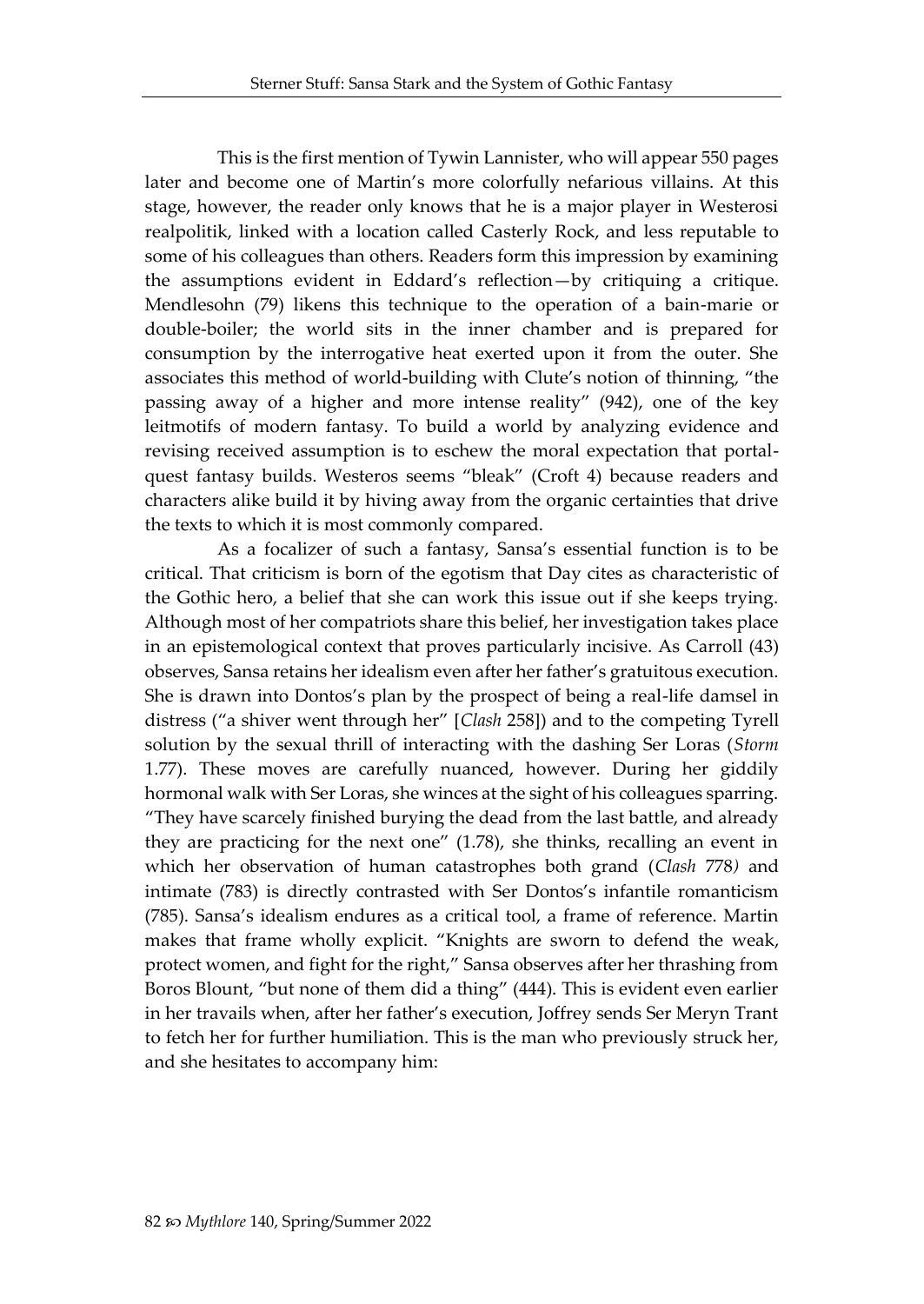"Are you refusing to come, my lady?" The look he gave her was without expression. He did not so much as glance at the bruise he had left her.

He did not hate her, Sansa realised, neither did he love her. He felt nothing for her at all. She was only a . . . a *thing* to him. "No," she said, rising. She wanted to rage, to hurt him as he'd hurt her, to warn him that when she was queen she would have him exiled if he ever dared strike her again . . . but she remembered what the Hound had told her, and so all she said was "I shall do whatever His Grace commands."

"As I do," he replied.

"Yes . . . but you are no true knight, Ser Meryn."

Sandor Clegane would have laughed at that, Sansa knew. Other men might have cursed her, warned her to keep silent, or even begged her forgiveness. Ser Meryn Trant did none of these things. Ser Meryn Trant simply did not care. (*Game* 720)

Sansa's pain and indignation are real. As the Hound Sandor Clegane has warned her, however, resistance would be futile; Joffrey can have her brutalized at will. She therefore limits her resistance to a verbal observation that Meryn is not behaving as a true knight should. Her frame of reference, her capacity as a young girl raised on romantic niceties, focuses her critique on a key point; chivalry is intended, successfully or otherwise, to prompt moral engagement, to keep those possessed of coercive power thinking about how to use it responsibly. Her emphatic repetition of *Ser* Meryn Trant's ill-deserved chivalric title in the final paragraph drives home her observation that this is not happening. This pattern is repeated when Ser Dontos enacts his long-promised rescue, and reveals his gallantry was financially motivated—the courtier Petyr Baelish was paying him, and ensures the drunk's post factum silence by killing him. Sansa cries, "but whether she wept for Ser Dontos Hollard, for Joff, for Tyrion, or for herself, Sansa could not say." What she can and does say, however, is "Is it *all* lies, forever and ever, everyone and everything?" (*Storm* 2.266) The *it* in question is the polemic ballast of courtly literature, the moral examples and lessons contained in chivalric romances, which she has bought into, but which everybody else seems to have missed. Martin thus launches a particularly striking example of the thinning effect characteristic of immersive fantasy. Sansa's Mendlesohnian bain-marie runs at a consistently high temperature, her abiding adolescent idealism accentuating the moral deficits she observes. And to torture a metaphor slightly, her steaming indignation locks in a particular narrative flavor. The bleakness of Westeros, its lack of institutional direction and moral vigor, is so vivid because it is shown through the eyes of a character abidingly preoccupied with the gap between what should be and what is.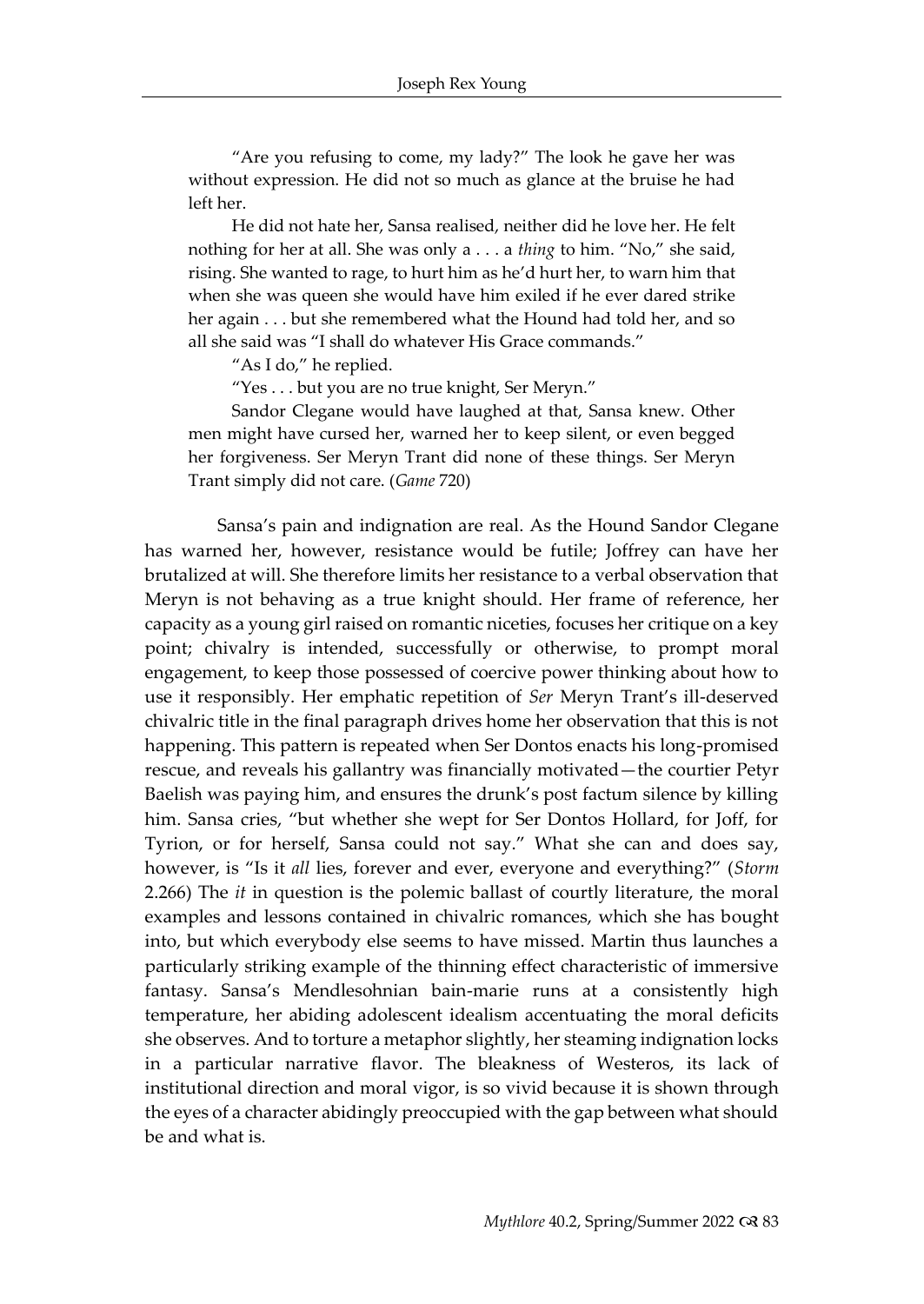Sansa therefore parts company with Radcliffe's Emily in her possession of a keen analytical intelligence. As Day observes (45-46), Udolpho remains a mystery because Emily lacks the initiative to place any real analysis of her travails on the narrative record. Sansa by contrast possesses the intellect and gumption required to stand—a bereaved twelve-year-old already nursing a thick ear—and baldly inform the armed man who bashed her exactly what the problem is here. *Ser* Meryn Trant may not care, but the reader gets the point. Sansa's subplot is therefore neither a scandalous tale of imperiled innocence nor a trip through a school of hard knocks but a rational, rhetorical indictment of a key narrative issue. This can only take practical effect because Sansa apes Emily's physical passivity by becoming exposed to uncanny events. This quality is also evident in Dupin in "The Murders in the Rue Morgue," Sherlock Holmes in *The Hound of the Baskervilles*, Dan Muldoon in *The Naked City* or V.I. Warshawski in *Deadlock*. Detectives must get down where the action is. They must expose themselves to the offense and danger of an obnoxious world and observe its operations. Radcliffe's Emily does this but, per Day, lacks the intellectual fiber to assess the iniquities that surround her. Sansa has this quality, but it is only from the passive position of the Radcliffian heroine that she can gather the data required to for a proper indictment. Her passivity is therefore a precondition of her active, incisive polemic effect. This discussion of active and passive qualities may or may not benefit from Day's gendering of them. If that code can be accepted, however, Sansa is functionally a highly androgynous character. Her feminine/passive qualities are required for her to ruthlessly deploy masculine/active capacities unrealized by a straightforward Radcliffian heroine. No lamp, sexy or otherwise, possesses this skill set.

This dynamic is particularly noticeable in her dealings with Petyr Baelish. She first meets him at the Tourney of the Hand, where she and Jeyne watch as Ser Hugh of the Vale dies. The death causes Jeyne to weep "so hysterically that Septa Mordane finally took her away to regain her composure" (*Game* 286). Nobody could blame an eleven-year-old child for such a reaction to a sudden, gory death at such close quarters. Sansa's reaction, by contrast, is to reflect calmly on the death, not as a snuffing-out of a human life but as a frustrating instance of bathos—"there would be no songs sung for him. That was sad" (287). She forgets Hugh the moment the dishy Ser Loras appears, however. In the primary world this could reasonably be taken as cold, deluded, or perhaps evidence of precocious libidinousness. In novelistic rhetoric, however, it is an exercise in irony, drawing reader attention to Sansa's mindset by contrasting it with Jeyne's more relatable distress (Booth 68). Via this contrast Martin signals the extent to which Sansa is emotionally invested in romantic neo-medievalism. That investment keeps her at the tourney, composed and ladylike, ten feet from a puddle of a young man's lifeblood. This is the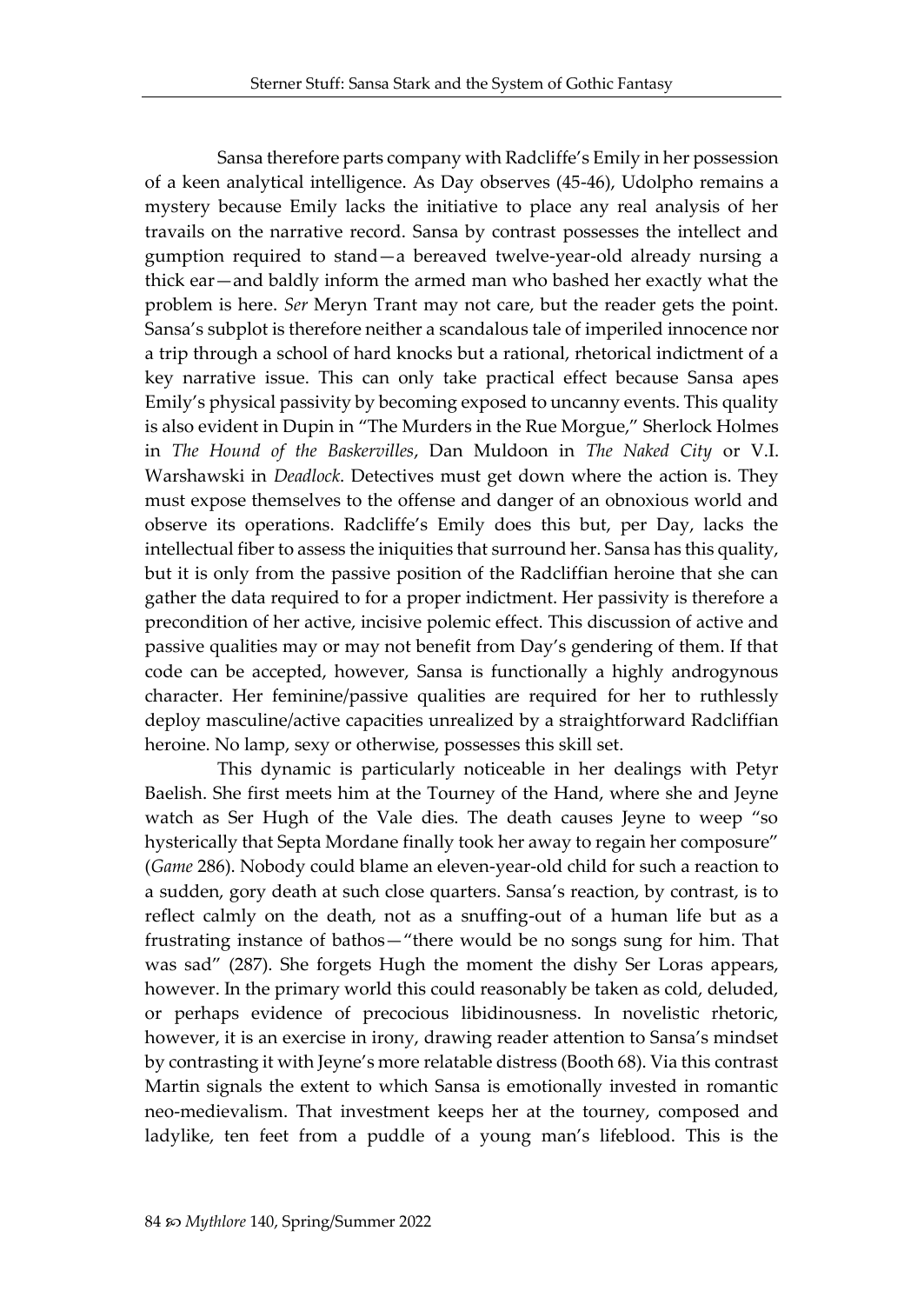feminine/passive side of her character on display, marking her as someone who, by prioritizing respectability, immerses herself in a violent, abusive milieu. Those who would dismiss this as stupid or conformist neglect that Sansa needs to stay at the tourney in order to exercise the masculine/active side of her character a page later:

When Sansa finally looked up, a man was standing over her, staring. He was short, with a pointed beard and a silver streak in his hair, almost as old as her father. "You must be one of her daughters," he said to her. He had grey-green eyes that did not smile when his mouth did. "You have the Tully look." (*Game* 288)

It is worth briefly comparing Sansa's first impression of Baelish with that her father provides when introducing the reader to the character. Eddard Stark dislikes Baelish for the "sly arrogance" he displays in raising the fact that he was once a contender for the hand of Eddard's wife (Sansa's mother) Catelyn (186). This focalization belongs in one of Sansa's songs, communicating a suitably romantic grudge between two members of a warrior aristocracy. It is therefore character work revealing more about the fiercely honor-bound Eddard than what he is looking at. Sansa's reading of the man is more critical, and reveals something about the object of focalization—this man's eyes do not fit with his expression; his emotions are faked. This impression belongs in a crime novel. It is a detective sizing up an underworld contact, assessing the extent to which she can trust him—which is, even at this first glance, not a great deal further than she could throw him. This critique demonstrates Day's point about the dual nature of the fictional detective. Sansa would not have been present to meet Baelish if she had retired in distress with Jeyne. Her criticisms only come because she accepts an offensive milieu; her power stems from her combination of active and passive qualities.

This capacity for noticing oddities in Baelish's behavior continues when he ensconces her in the Eyrie, the castle of her neurotic aunt Lysa, whom he marries. When Lysa proves a liability, Baelish tosses her through the Moon Door (the door over the precipice upon which the Eyrie is built), tortures a confession out of a retainer, and sets himself up as lord of this prestigious manor (*Storm* 2.541). The local gentry are suspicious and arrive at the Eyrie with an army to take Lysa's sickly son Robert into their guardianship. Baelish invites them to a parley. On the appointed day, Sansa spots him again smiling with his mouth but not his eyes (*A Feast for Crows* [*Feast*] 374). The meeting goes ahead, with Sansa (posing as Baelish's illegitimate daughter) delving into her conventionally feminine skill set and working as a diligent young chatelaine. From this undercover position she again assesses these people, particularly noting the peculiar smile of the oddly belligerent Ser Lyn Corbray (380). As the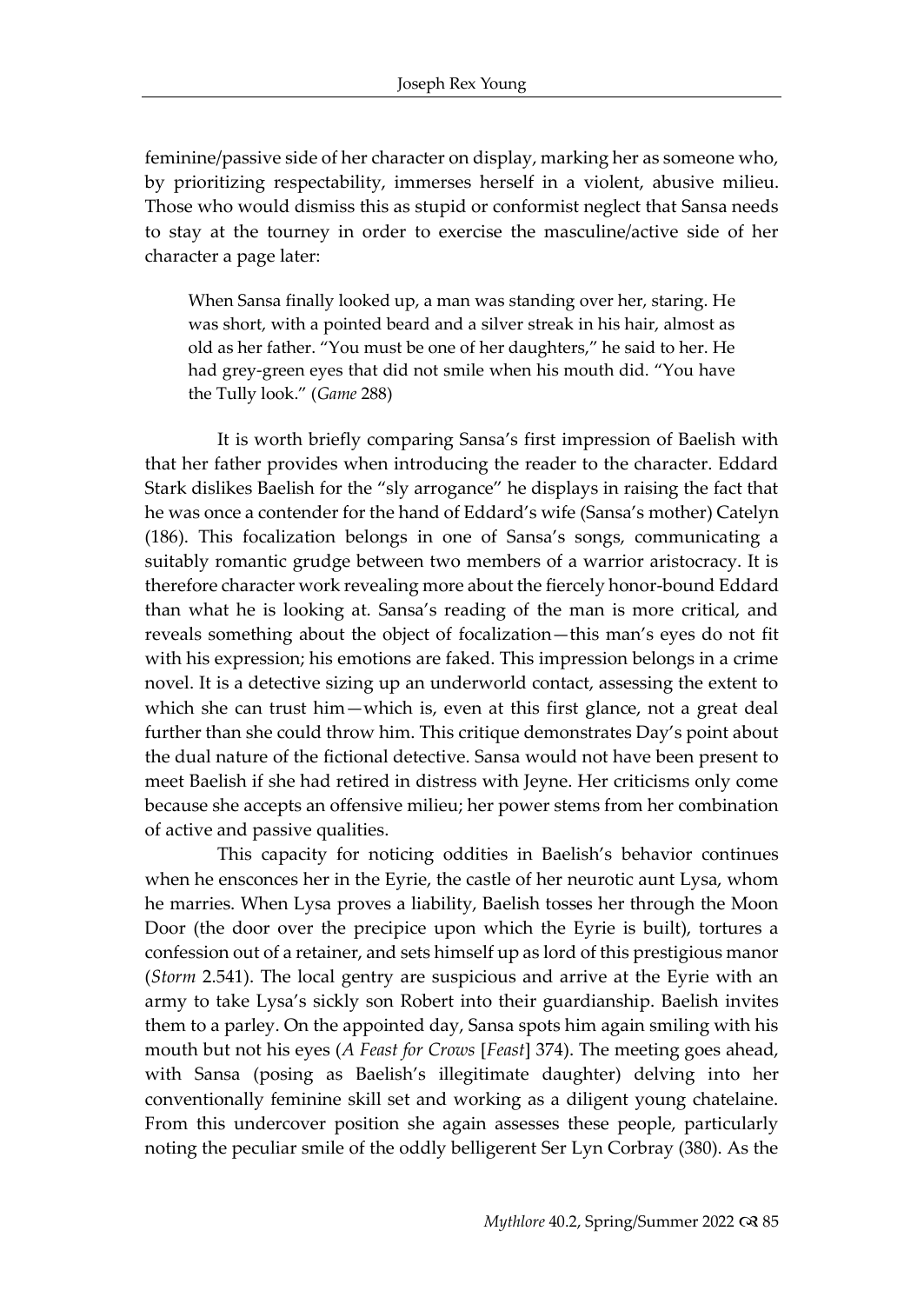parley grows frosty Ser Lyn draws his sword and threatens Baelish before storming out. This atrocious breach of Westeros's laws of hospitality gives Baelish the moral authority to dismiss the other lords without addressing their concerns. This bothers Sansa, who later tosses and turns in bed, "worrying at it like a dog at some old bone" (385). Eventually she confronts Baelish and accuses him of paying Corbray to cause the ruckus and thus rob his colleagues of the moral initiative. *Now* Baelish smiles properly, "the candlelight dancing in his eyes" as he confesses, clearly genuinely delighted in his own cleverness. Sansa has once again established the nature of a problem; Westerosi chivalry is not only morally apathetic, but evidently for sale. This does not happen in the televisual iteration of the meeting ("The Mountain and the Viper"). Screenwriters David Benioff and D.B. Weiss excise Ser Lyn from the story altogether and have Sansa defuse a strained discussion by revealing her true identity to the assembled lords. This attempt to show Sansa's mature selfassertion creates subsequent inconsistencies (the revelation has no subsequent effect; Sansa in being pushed around a few episodes later) and squanders the effects Martin achieves in prose. Only by working undercover is Sansa free to gather evidence of Baelish's malfeasance. She is thus resisting the Gothic world, not in the manner of her (defeated) brother or (ontologically imperiled) sister, but via the methodology Day identifies in the literary detective. She does not attempt to solve the problem, but to think it through, and by so doing structure a dramatic indictment of it.

It is therefore worth noting that Sansa *twice* blows the case wide open. Her father went south to find out who killed Jon Arryn, but courtiers effectively stymy this investigation. He succeeds only in learning something Arryn discovered—that Joffrey and his siblings are the results of incest between the Lannister twins—making this breakthrough thanks to Sansa's indignant criticisms of Joffrey's ostensible father (*Game* 462). Eddard accordingly surmises that the Lannisters had Arryn poisoned to protect their secret. The actual assassin, however, is identified by Sansa, when she witnesses an argument between Petyr and his newly-acquired wife, Arryn's widow Lysa. "There's no cause for all these tears," Petyr tells Lysa.

"Tears, tears, tears," she sobbed hysterically. "No need for tears . . . but that's not what you said in King's Landing. You told me to put the tears in Jon's wine, and I did. For Robert, and for us! And I wrote Catelyn and told her the Lannisters had killed my lord husband, just as you said. That was so clever . . . you were always clever, I told father that, I said Petyr's so clever, he'll rise high, he will, he will . . . " (*Storm* 2.540)

So Arryn's death was only tangentially related to the conspiracy Eddard discovered. Petyr used Lysa's affection for him to convince her to use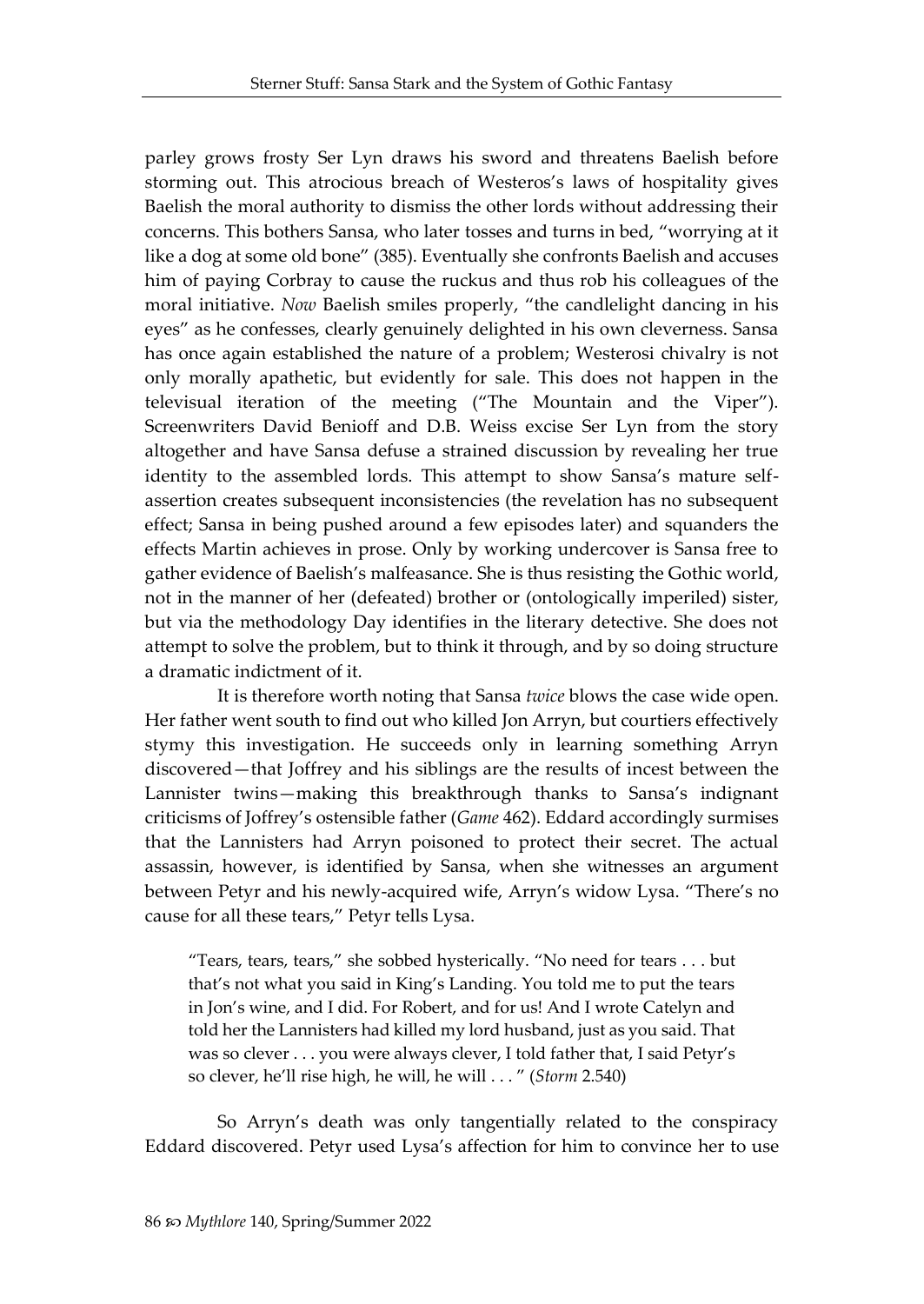the poisonous Tears of Lys to murder Arryn in order to bring Eddard to the capital where he could discover Arryn's secret, become a threat to Queen Cersei, and be killed, rendering Catelyn single again. Petyr, who loved Catelyn as a boy, could then presumably swoop in and marry her; moments after Lysa's confession he tips her off a cliff. Baelish is ultimately to blame for the series of events that have thrown Westeros into turmoil and conflict. It is crucial to observe that Sansa is only on hand to overhear Lysa's confession because of a pattern of passivity; she rolled with the punches in King's Landing, co-operated with Dontos's escape plan, kept her hair on when Petyr revealed himself to be behind that plot and allowed him to sequester her in an isolated castle. She is on hand to hear Lysa's confession because she obeyed her aunt's summons, opened the Moon Door at her insistence, and stood close enough that she lost a shoe over the precipice (2.538-2.540). Readers learn the motivation for the entire plot of *A Song of Ice and Fire* thanks to Sansa's combination of practical passivity and intellectual criticism—thanks, that is, to her capacities as a perfect, androgynous Gothic detective as schematized by Day.

The diminished impact of the later seasons of *Game of Thrones* is probably due in part to the screenwriters' abandonment of that model. On screen Sansa participates in Westeros's pattern of transactional violence by having her abusive second husband mauled to death by dogs ("The Battle of the Bastards"). Swank (120) labels this as a maturation, but in Day's paradigm it turns her from a detective to a vigilante and detracts from the impact she brings to Martin's novels. In prose, Sansa's diminished presence in Martin's more recent work (three chapters in *A Feast for Crows*; none in *A Dance with Dragons*) also leave those books noticeably less pointed in their polemic thrust. Brienne of Tarth arguably fills in for Sansa, but is a less effective investigator of medievalist iniquities. Jumped by Shagwell, a bandit dressed as a jester, she demands he laugh as she stabs him "until her hand was red up to the wrist" (*Feast* 333). The incident recalls Arya's revenge on the Tickler; her restless, futile quest to find Sansa recalls Robb Stark's campaign. Like Robb and Arya she is drawn into the Gothic world; her story currently stands on a cliffhanger in which she appears to have become party to a monstrous revenge plot (*A Dance with Dragons* 752). Invidious as it may be to say so of a character struggling to transcend her gender, Brienne is too active—too masculine, in Day's terms—to do Sansa's job. This would be why reviewer Andrew Leonard felt that *A Feast for Crows* "didn't seem to be headed *anywhere* in particular"—an authorial investigation into the shortcomings of romantic medievalism and the nature of its gothic opposite is missing its crack investigator. The draft material Martin has released for his forthcoming novels include passages focalized by Sansa. One might reasonably hope, therefore, that these books will benefit from her uniquely potent skill set. Her sensibilities get her into trouble, then endure as a frame of reference for her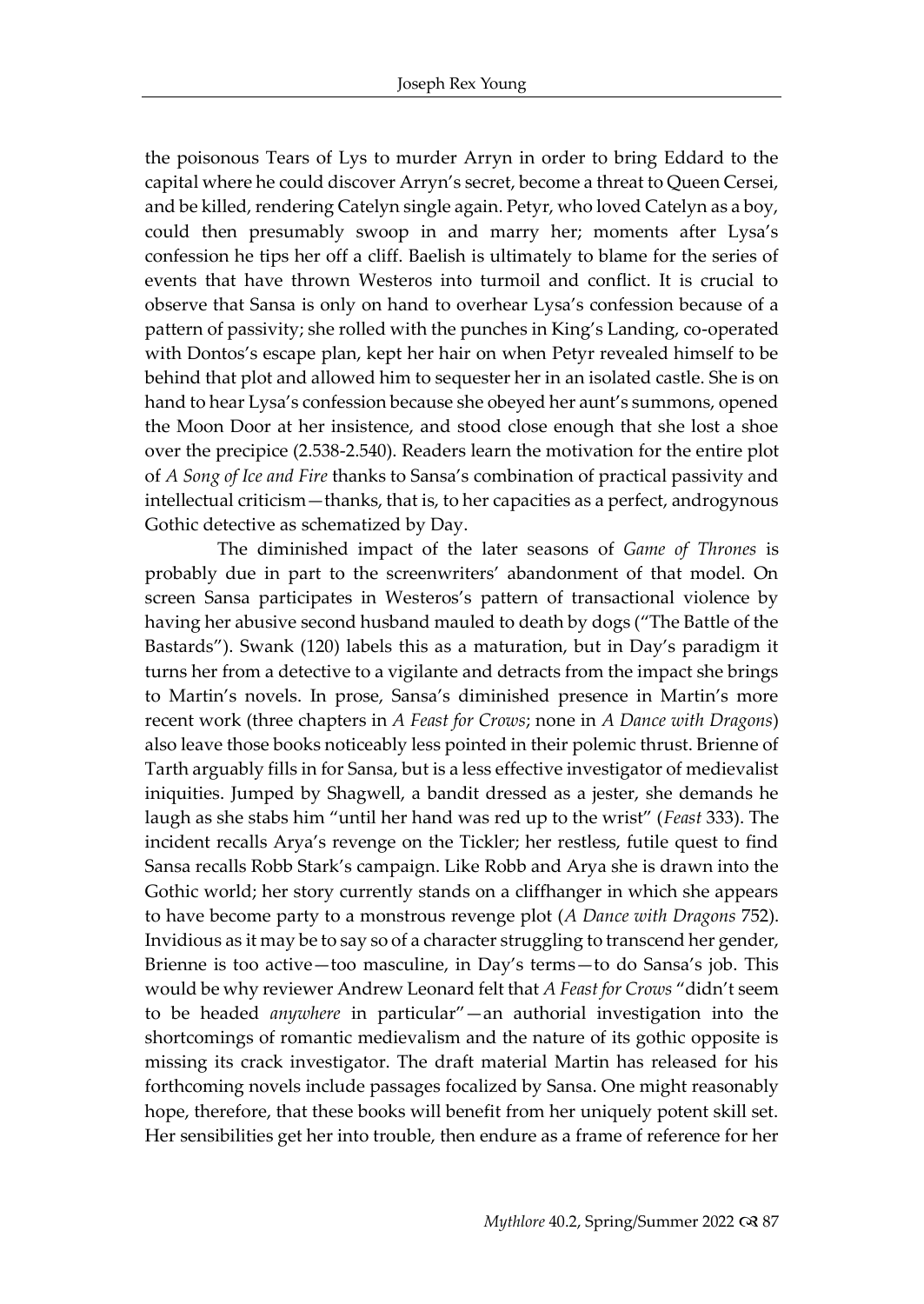to make incisive sense of that trouble. She is crucial to the impact of the tale. Martin's seamless slotting of an "achingly human" (Mantoan 56) character into a polemic role is something for which he deserves far more credit than he has received.

Sansa's passivity should not be confused with despair, furthermore. The Gothic heroine submits herself to the depredations of the world, Day observes, in the expectation of eventually being released to pursue her own agenda. This is a masochistic act, but also an optimistic one. She battens down the hatches in confidence that the storm will pass, and that when it does so her own identity will abide. In doing so she lets herself in for indignation, fear, pain and misery, but also demonstrates a faith in her eventual deliverance. As such she embodies the confidence that has always led authors to contrast the present with the barbarities of the aestheticized past, the reassurance that while those crimes may surface to trouble the present, contemporary rationality will prevail over atavistic brutality. By enduring the horrors of her creator's darkly medievalist world, Sansa Stark is acting on a belief that she—and by implication the reader and their world—is indeed made of sterner stuff.

#### **Bibliography**

- Alesi, Danielle. "The Power of Sansa Stark; A Representation of Female Agency in Late Medieval England." *Game of Thrones Versus History; Written in Blood*, edited by Brian Pavlac, Wiley & Sons, 2017, pp. 161-170.
- "The Battle of the Bastards." *Game of Thrones,* directed by Miguel Sapochnik, season 6, episode 9, HBO, 19 June 2016.
- Booth, Wayne C. *A Rhetoric of Irony*. U of Chicago P, 1974.
- Carroll, Shiloh. *Medievalism in A Song of Ice and Fire and Game of Thrones*. D.S. Brewer, 2018.
- Clute, John. "Thinning." *The Encyclopedia of Fantasy*. 1997. Edited by John Clute and John Grant, 2 nd edition, Orbit, 1999, pp. 942-943.
- Croft, Janet Brennan. "Editorial." *Mythlore,* vol. 31, no. 1/2 (#119/120), fall/winter 2012, pp. 3-4.
- Day, William Patrick. *In the Circles of Fear and Desire; A Study of Gothic Fantasy*. U of Chicago P, 1985.
- Frankel, Valerie Estelle. *Women in Game of Thrones; Power, Conformity, Resistance*. MacFarland, 2014.
- Haas, Daniel. "Why Should Joffrey Be Moral if He Has Already Won the Game of Thrones?" *Game of Thrones and Philosophy: Logic Cuts Deeper than Swords*, edited by Henry Jacobi. Wiley & Sons, 2012, pp. 169-182.